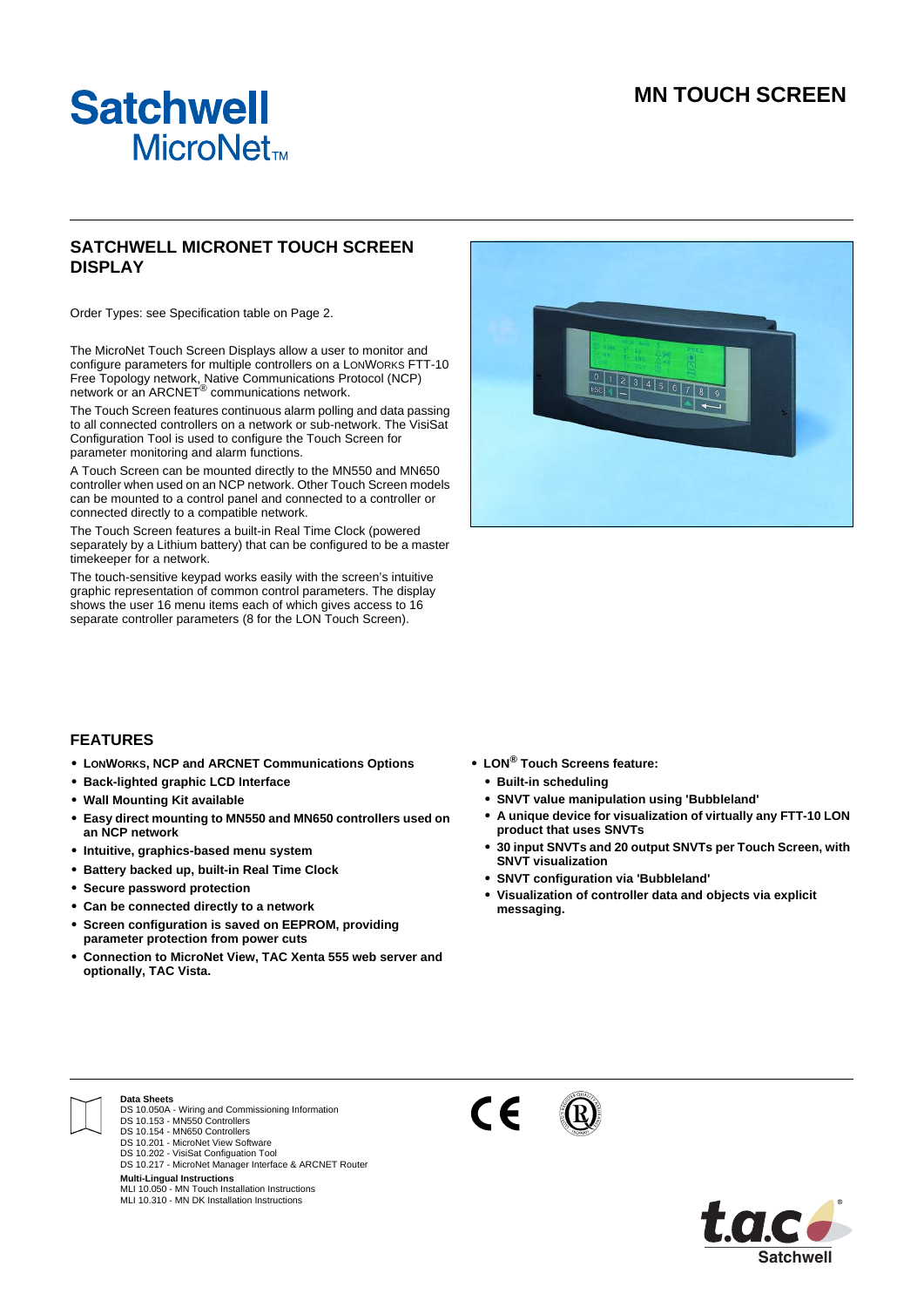### **SPECIFICATION**

| Order Type        | <b>Description</b>                                               | <b>Communications</b><br>Protocol | <b>Direct Controller</b><br><b>Mounting</b> |
|-------------------|------------------------------------------------------------------|-----------------------------------|---------------------------------------------|
| MN50-TS-NCP       | MicroNet NCP Touch Screen Display (Wall or controller Mounting*) |                                   | Yes                                         |
| MN50-TSP-NCP      | MicroNet NCP Touch Screen Display (Panel Mounting)               | <b>NCP</b>                        | No.                                         |
| MN50-TS-ARC       | MicroNet ARCNET Touch Screen Display (Wall Mounting*)            | <b>ARCNET</b>                     |                                             |
| MN50-TSP-ARC      | MicroNet ARCNET Touch Screen Display (Panel Mounting)            |                                   |                                             |
| <b>MNL-TS-100</b> | MicroNet LONWORKS Touch Screen Display (Wall Mounting*)          |                                   | <b>No</b>                                   |
| MNL-TSP-100       | MicroNet LONWORKS Touch Screen Display (Panel Mounting)          | LONWORKS                          |                                             |

\*MN-DK is required for wall mounting.

# **HARDWARE SPECIFICATIONS**

| <b>Dimensions:</b>                | 244mm width x 108mm height x approx. 43mm depth                                                                                                                                        |
|-----------------------------------|----------------------------------------------------------------------------------------------------------------------------------------------------------------------------------------|
| Enclosure:                        | Moulded polycarbonate plastic case. Fire resistant to UL94 VO.<br>Wall Mounted = $IP 20$<br>Panel Mounted = $IP$ 40                                                                    |
| <b>Communications Ports:</b>      | 2 Serial RS 485 ports.                                                                                                                                                                 |
| <b>Power Supply Input:</b>        | 24Vac, powered from the host unit (either MN550 or MN650 series controller) or by direct 24Vac wiring. Real<br>Time Clock has Lithium battery (350 days life at continuous discharge). |
| <b>Maximum Power Consumption:</b> | <b>MN50-TS-NCP: 5VA</b><br><b>MN50-TS-ARC: 6.5VA</b><br><b>MNL-TS-100: 8VA</b>                                                                                                         |
| <b>EMC Compliance:</b>            | EN50081-1 (Emissions)<br>EN50082-1 (Immunity)                                                                                                                                          |
| <b>Agency Listing:</b>            | UL Listed: UL916<br>UL Listed to Canadian Safety Standards                                                                                                                             |
| Compliance:                       | FCC Class A and CE Compliant                                                                                                                                                           |
| <b>Wiring Terminals:</b>          | Eight (8) Plug-in Screw Terminals (Panel Mounting) Accepts max. conductor size Ø1mm (18 AWG)                                                                                           |
| <b>Mounting:</b>                  | Direct to controller, panel-mounted or wall mounted using MN-DK (see MLI 10.050 and MLI 10.310).                                                                                       |
| <b>Ambient Limits:</b>            | Operating Temperature: 0 to 40°C<br><b>Shipping and Storage Temperature:</b> -20 to $55^{\circ}$ C<br><b>Humidity:</b> 0 to 95%rh, non-condensing.                                     |
| Timekeeper                        | User can enable/disable Touch Screen as the master time clock. When enabled as such, the Touch Screen<br>broadcasts a time update every 10 minutes or whenever the time is reset.      |

# **SOFTWARE SPECIFICATIONS**

The MicroNet Touch Screen displays and allows configuration of controller parameters. The table below lists some of these parameters and details their use.

#### **MicroNet Touch Screen Menu Options**

| <b>Menu Option</b>               | <b>Details</b>                                                                                                                                                                    |
|----------------------------------|-----------------------------------------------------------------------------------------------------------------------------------------------------------------------------------|
| Change an Analogue Value         | User can increase or decrease the parameter values within a specified range.                                                                                                      |
| <b>Change Digital Parameters</b> | User can choose ON, OFF, or NONE (Auto) for the chosen parameter.                                                                                                                 |
| Change/Set a Time Schedule       | Date, hour, and minutes are selectable by the user.                                                                                                                               |
| Change/Set a Holiday Schedule    | Start/end holiday, date is selectable by the user.                                                                                                                                |
| View an Optimiser Histogram/Log  | User can view a histogram (graph) and log of start times for optimiser mode.                                                                                                      |
| <b>Review Alarms</b>             | User can see all parameters with alarm attributes attached.                                                                                                                       |
| Acknowledge Alarms               | User can view and acknowledge alarms.                                                                                                                                             |
| View Logging Graph Trends        | User can specify and view logged trend data in a graph.                                                                                                                           |
| Timekeeper                       | User can enable/disable Touch Screen as the master time clock. When enabled as such, the<br>Touch Screen broadcasts a time update every 10 minutes or whenever the time is reset. |

# **ACCESSORIES**

| LON-TERM 1                     | Single LON Terminator for free topologies                                             |
|--------------------------------|---------------------------------------------------------------------------------------|
| LON-TERM 2                     | Double LON Terminator for BUS topologies (2 required)                                 |
| MN-DK                          | Display Wall Mounting Kit for Touch Screen, available for MN50-TS-NCP and MN50-TS-ARC |
|                                | MN50-MI-NCP & MN50-MI-ARC MicroNet Manager Interface for NCP and ARCNET networks      |
| Echelon <sup>®</sup> ECH 74501 | PCLTA21/FT-10 PCI card to connect Desktop PC to LONWORKS FTT-10 network               |
| Echelon <sup>®</sup> ECH 73200 | PCC-10 TP/FT-10 card to connect Laptop PC to LONWORKS FTT-10 network                  |
|                                |                                                                                       |

The Timekeeper facility is redundant on the MNL-TS-100 and MNL-TSP-100 models. Time updates are sent to the LON daughter board automatically.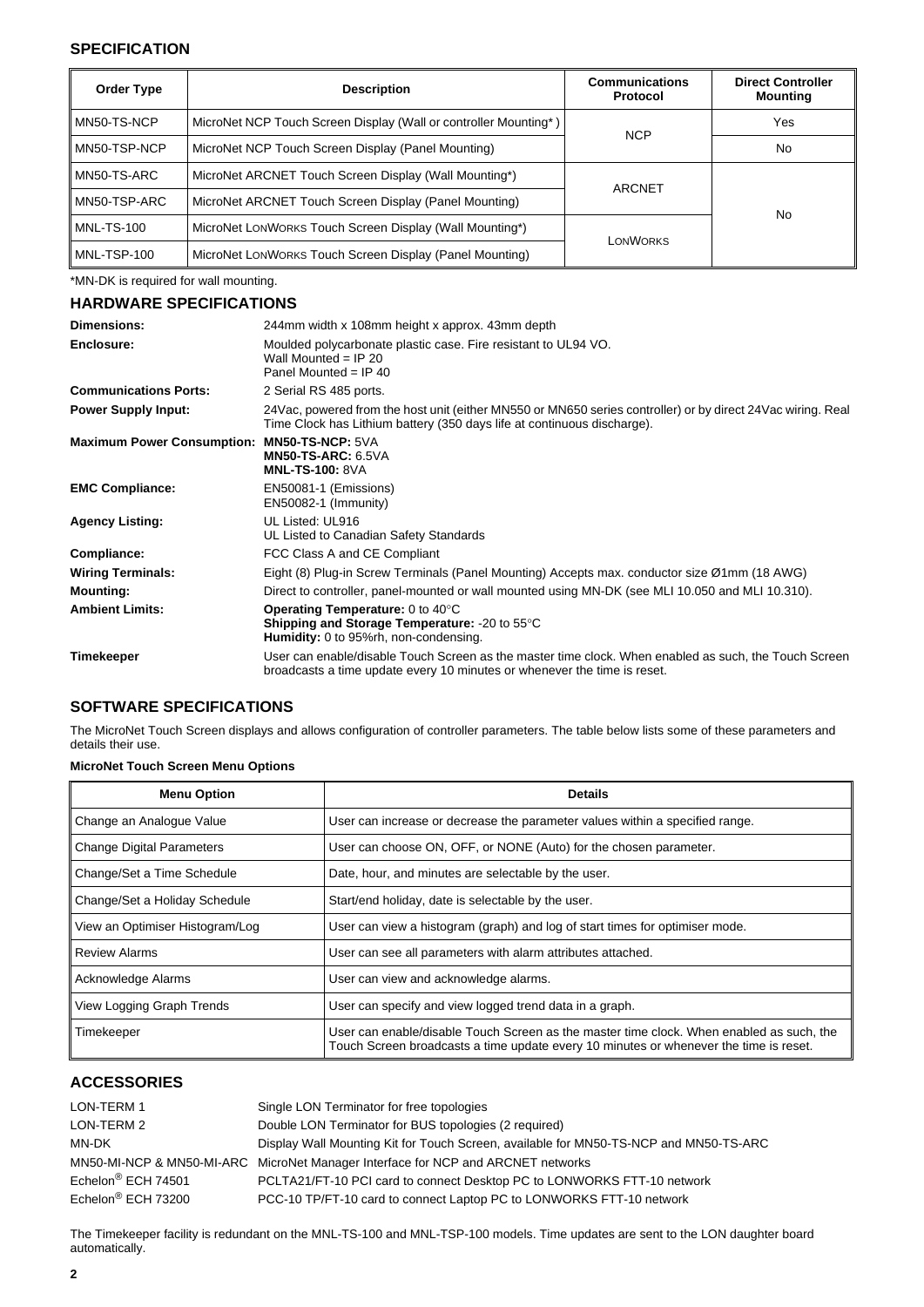# **TYPICAL SYSTEM DIAGRAM**

### **MICRONET TOUCH SCREEN DISPLAY (NCP OR ARCNET)**



### **MICRONET TOUCH SCREEN DISPLAY (LONWORKS)**